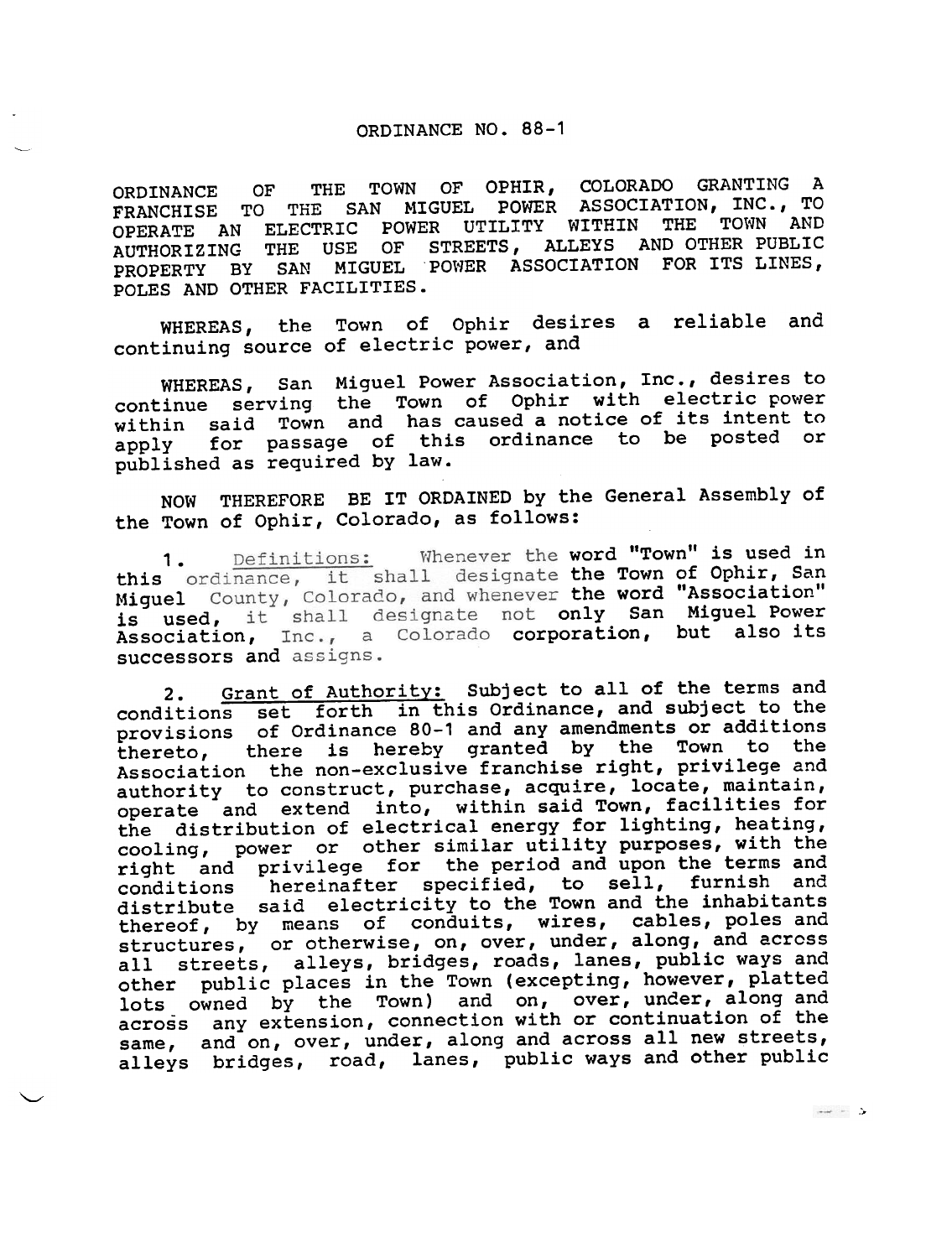places as may be hereafter laid out, opened, located or constructed within the territory now or hereafter includ in the boundaries of the Town (excepting, however, platt lots owned by the Town). It is not intended, by th: ordinance, to grant the right to construct or mainta electrical transmission lines, structures or facili

3. Manner of Use-Repair: Subject to all the terms and conditions of this Ordinance and Ordinance 80-1 and any amendments or additions thereto, the Association is further granted the right, privilege and authority to excavate in, occupy and use any and all streets, alleys, bridges, roads, lanes, public ways and other public places under the<br>supervision of the Town for the purpose of bringing supervision of the Town electrical energy into, within and through the town and supplying electrical energy to said Town and the inhabitants thereof and, in the territory adjacent thereto, provided, however, that Association shall so locate extensions to its present facilities or new facilities so as not to interfere with traffic or the private use of property within the Town of Ophir including platted lots owned by the Town. No pole, tower, structure or appurtenance shall be built or located within the Town of Ophir until the Association obtains th written approval of the Town, but such Town approval sha not be unreasonably withheld so as to unduly interfere wit the proper operation of the said lines, poles or structur

4 its electrical equipment and distribution systems as to afford all reasonable protection against injury or damage to persons or propert indemnify the Town reasonable expenses arising out' of the Association of the provided that the Association shall have had notice of th pendency of any action against the Town arising out of suc exercise by the Association of said rights and privile and be permitted at its own expense to appear and defend or assist in the defense of the same. . Indemnification: The Association shall so maintain therefrom, and the Association shall all liability or damage and a necessarily accruing against the Tow negligent or willful exercise by th rights and privileges hereby grante from

At all times during the term hereof, the Association shall, at its own expense, maintain in full force and effe general comprehensive liability insurance against liabi for loss or damages for bodily injury, death and proper damage occasioned by the activities of the Association unde this franchise in amounts at least equal to the doll limits of governmental liability under the Colorad Governmental Immunities Act, as amended.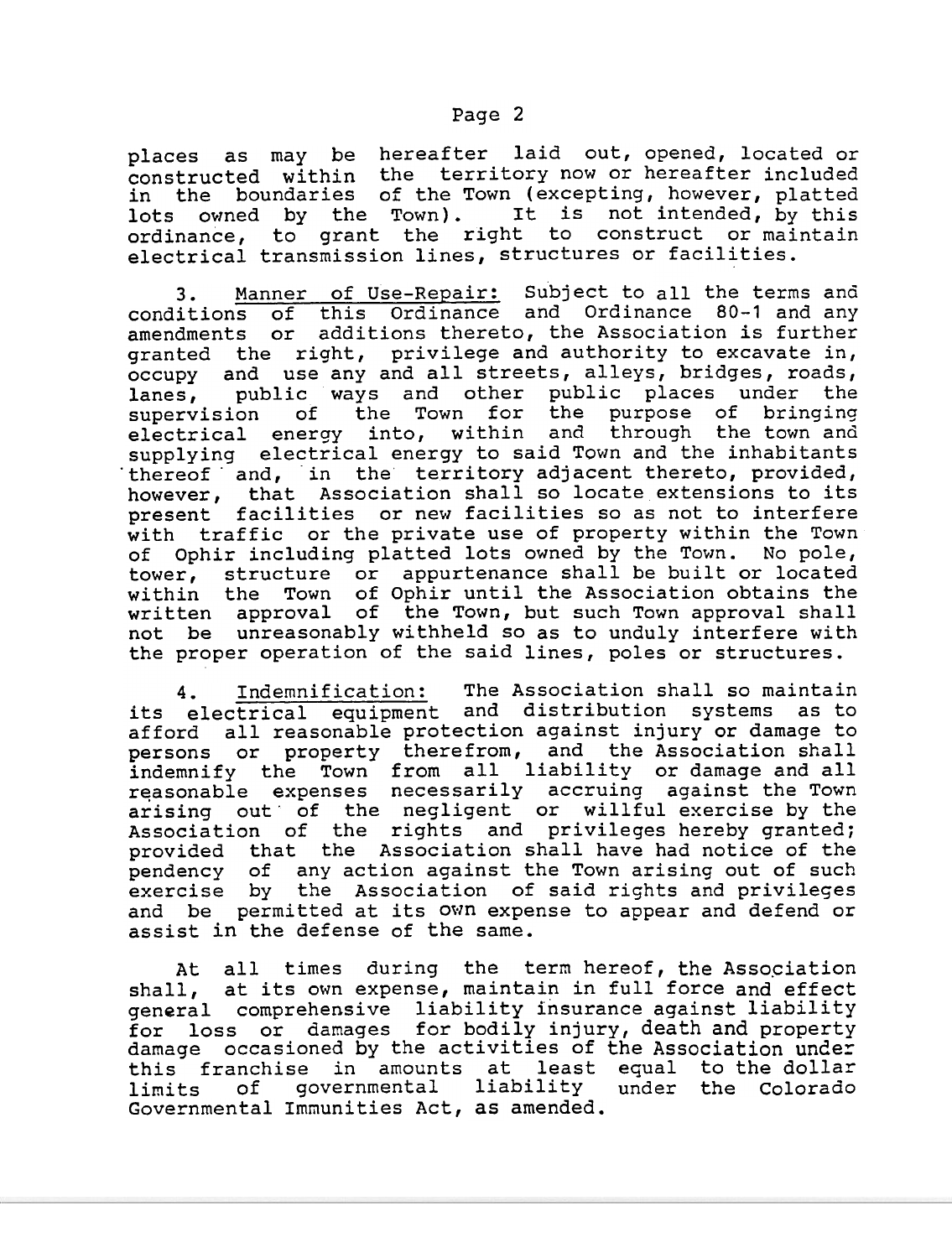## Page 3

5. Extension of Service: All extension of or additions to the Association's facilities made after the date of this Ordinance shall be in accordance with the then current ordinances of the Town relating to underground construction of utilities." Charges for extension of such facilities shall be made in accordance with the then current rule regulations and tariffs of the Association relating to same. Said rules, regulations or tariffs applicable to the Town of Ophir shall be the same as those applicable to other towns in the Association's service area.

6. Quality of Service: The kind or quality of service to be furnished by the Association hereunder shall conform to standard electrical engineering and operating practices and shall be equivalent to that furnished to other municipalities in the Association's service area which are similarly situated to the Town of Ophir.

7. Rates/Requlations: The Association shall furnish electrical energy within the corporate limits of the Town or any addition to the Town and to the inhabitants and any person or persons or corporation doing business in the Town or any addition thereto at the rates and under the terms and conditions set forth in rate schedules, standards for rules and regulations and service connection and extension policies as are effective from time to time as determined in accordance with the laws and regulations of the state of Colorado and the rules and regulations of the Association, all of which collectively are hereinafter referred to as "the Association's tariffs" or "the Association's rules and regulations". Those tariffs, rules and regulations which are applicable to Ophir shall be equivalent to those applicable to other towns in the Association's service area.

8. No Discrimination: The Association shall not, as to rates, charges, service, facilities, rules, regulations or in any other respect make or grant any preference or advantage to any corporation or person or subject any corporation or person to any prejudice or disadvantage, provided that nothing in this grant shall be taken to prohibit the establishment from time to time of a graduated scale of charges and classified rate schedules to which any customer coming within as established classification would be entitle

9. grante Associat: percent (10%) of the gross revenue derived by the Association from the sale and use of electrical power and Franchise Payment: For the rights and privile by this Ordinar agrees to pay the vertical systems of the group of the group.<br>
The percent (10%) of the group. to the Association, the the Town a sum equal to ter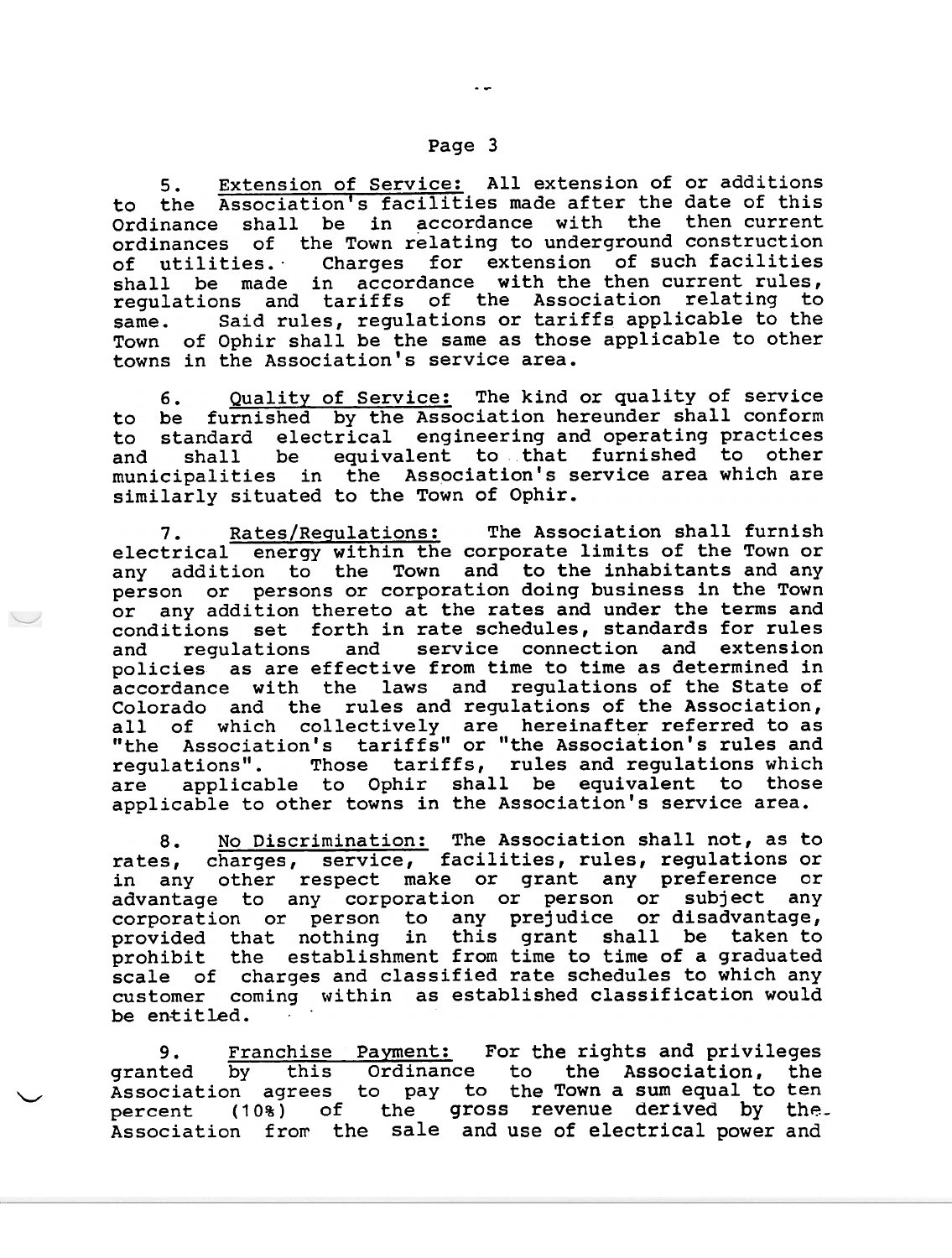payments to be in lieu of any municipal, occupation or license tax upon the Association, its property or busines The term "gross revenue," as used herein, shall be construed to mean any revenue of the Association derived from the sale or use of power or energy within the Town beginning with the effective" date of this Ordinance. It is further agreed that all amounts to be paid to the Town as a franchise fee shall be charged and collected by the Association, as a portion of its normal billing procedures, to the individual users within the Town of Ophir.

10. Reimbursement to the Association: It has been agreed, separately, that the Association will reroute it existing high-voltage transmission line, which now passes through the Town, to a location west, north and east of the Town. It is further acknowledged by the parties that the estimated cost of reconstructing the transmission line, in its present location, through the Town is \$75,000.00 and that the estimated cost of reconstructing the transmission line in the location outside the Town is \$320,000.00, for a net difference of \$245,000.00. The ten percent (10%) fee for which provision is made in Section 9 above, shall be retained by the Association, beginning with the next billing period following the effective date when the project is completed, that is, when the new line is energized, so long as it is collected, until such time as the total of such fee is \$245,000.00. Thereafter such fee shall be paid by the Association to the Town. The Association shall, at all times, keep such books and records as are sufficient to enable the Town to verify the total fee which has been collected. The Town, its agents and employees, shall have the right of full access to such records of the Association as is necessary to ascertain the amounts which have been paid. When the Association has been fully reimbursed, in the manner specified, the Association shall begin to make quarterly payments to the Town of the amounts collected. The payments will be due not later than the 25th day of the month following the preceding calendar quarter.

11. Term-Effective Date: This Ordinance shall become effective as provided by law, thirty (30) days after it publication following final passage and shall remain in full force and effect until the full amount specified in Section 10 has been reimbursed and, thereafter, until it is revoked by \_at least 12 months written notice from one party to the other.

12. Acquisition by Town: It is agreed and understood that the Town reserves the right to purchase or condemn the electrical distribution system of the Association in: , manner provided by law. Any such acquisition shall not, however, affect the obligation to reimburse or to collect franchise fees, as set forth in Sections 9 and 10 ahove.

, and the contract of the contract of the contract of the contract of the contract of the contract of the contract of the contract of the contract of the contract of the contract of the contract of the contract of the con